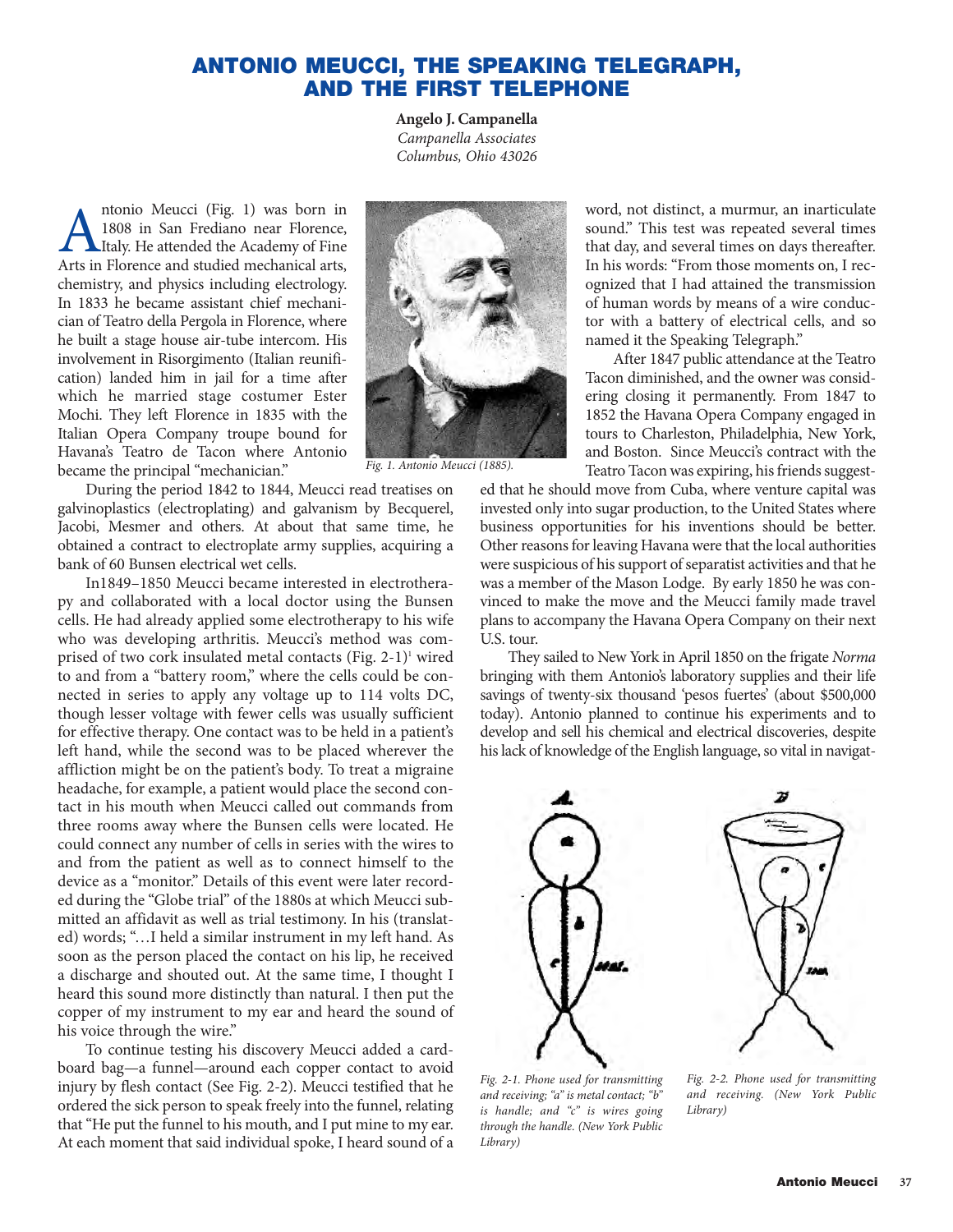





*Fig. 2-3. Electrostatic phone used for transmitting and receiving. (New York Public Library)*

*Fig. 2-3x. First electromagnetic phone instrument. (New York Public Library)*

*Fig. 2-4. Phone used for transmitting and receiving. (New York Public Library)*

ing the complex New York business and financial worlds.

Alexander Graham Bell was but two years old when Antonio Meucci arrived in the United States in 1850. The Meucci's settled on Staten Island and bought a house that stands today as the Garibaldi-Meucci Museum on Tompkins Street. Giuseppe Garibaldi, later hero of the Italian Risorgmento came to live with Meucci between campaigns. He encouraged Meucci to employ other exiles to make stearic candles based on Meucci's original chemical compounds that predated those of Proctor & Gamble.

When Ester Meucci's arthritis confined her to her third floor bedroom, Antonio improved on his Speaking Telegraph (2-3, 2-3x), installing an intercom from there to his laboratories near the kitchen and in their yard. Following Galileo's teaching to *"provando e reprovando" (try and try again)*, he experimented with diaphragms of animal material and of metal, first located above, then below, a metal tongue,<sup>2</sup> with wire windings on a tube filled with steel filings or a metal rod, both magnetized with a loadstone. He found them all to "react with the noise of the word," resulting in successive instruments. See Figs. 2-3, 2-3x and 2-4 (1853). In 1852 he contacted the manufacturers of Morse telegraph equipment—then in widespread use—to inquire where he could purchase materials and was referred to a "Mr. Chester who lived on Centre Street. In 1854…I…obtained bobbins and other utensils from Mr. Chester…he (Chester) showed me all the things necessary used then in the telegraphic art…my memory was opened to

build some new instruments…after some reflection, I constructed a first instrument."

The Instrument (1854) used a magnetized rod, with a diaphragm (see Fig. 2-4) with a strange hole and a metallic tongue which he thought necessary to produce a voice signal. Meucci cited a platinum metal tongue, now known to be a slightly ferromagnetic material when containing a nickel impurity. The sound receiver/transmitter he developed was in essence a reversible variable reluctance transceiver. He varied between using ani-

*"In 1872, Meucci reproduced a pair of his "teletrofono" from left over parts and parts he could afford to buy and gave them to Grant, who did not seem to know the merit of these instruments."*

mal diaphragms with a central metal "valve" and a metallic diaphragm set very close to the magnet. In 1856, he switched to a horseshoe magnet with a helical winding (Fig. 3-1, 1856), then back to a magnetized steel bar powered by a bobbin of wire (Fig. 3-2, 1859).

In 1857–1858, apparently ready to move forward with his invention, he asked New York artist Nestore Corradi to make a drawing from his sketch showing "a man in a sitting position holding in his hands two small apparatuses of concave form, attached to electric wires to be used one by the mouth in order to speak into it, the other to be placed to the ear to receive sounds of the human voice, so constituting a speaking telegraph" that he called a telephone.<sup>3</sup> In 1860, Meucci wrote an article for publication in L'Eco d'Italia in New York detailing his "Speaking Telegraph." Meucci asked acquaintance, Enrico Bendelari, who was planning to spend some time in Naples on business, to seek an Italian backer there since Naples already had an extensive telegraph network. Meucci either gave Bendelari copies of his L'Eco article, or sent them to him later. By then Garibaldi had "liberated" Naples. The ruling Bourbon regime was failing, and backers who Bendelari approached were reluctant to proceed due to the evolving political situation in that region.

During the 1850's the Meucci's obtained ownership of the land adjacent to their cottage, and Antonio became a U.S. citizen in 1854. But he then dissipated their savings in poor business decisions and speculative chemical ventures including a

> candle factory and a brewery. Between 1858 and 1862 the Meucci's land was sold at public auction, but they were permitted to live in the cottage indefinitely. In December 1859 he wrote to his dear friend Garibaldi, now on campaign in Italy, "I have reduced myself to working like a 'garzone' to \$15 to the week, shame for me."4 Kerosene from Pennsylvania petroleum oil was discovered in 1859 and it diminished the candle business. His 1860 candle patent only brought him the opportunity to work for William Rider ("New York Parafinne Candle Co."), to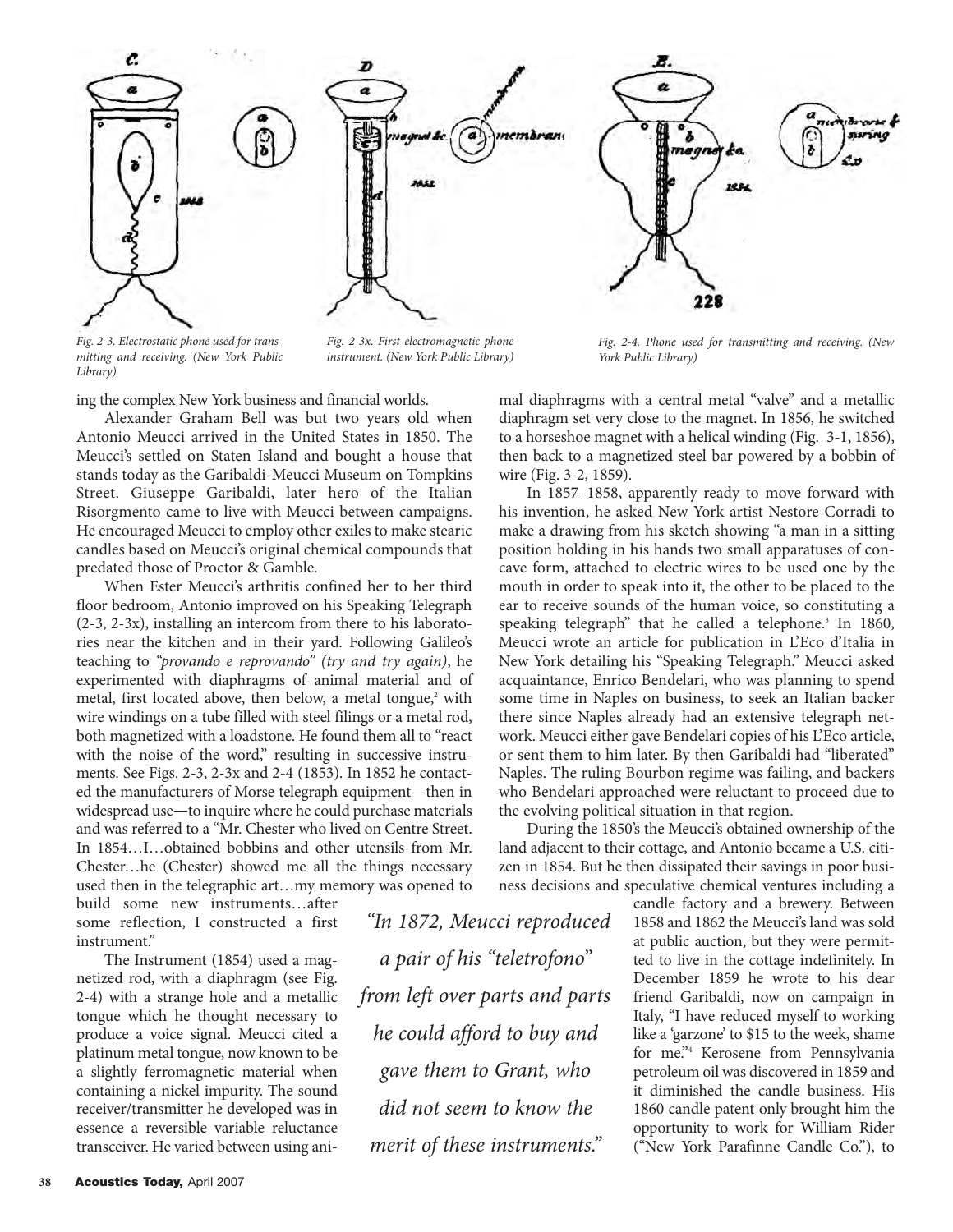

*Fig. 3-1. Phone used for transmitting and receiving. (New York Public Library)*



*Fig. 3-2. Phone used for transmitting and receiving. (New York Public Library)*



*Fig. 3-3. Phone used for transmitting and receiving. (New York Public Library)*



*Fig. 4. Phone used for transmitting and receiving. (New York Public Library)*

whom he had assigned the patent. Meucci also obtained patents on a bright kerosene lamp (1862), paint oils from kerosene (1863), paper pulp from wood and/or vegetables (1865), wicks from vegetables (1865) and a vitamin drink (1871), a meat sauce (1873) and a Lactometer (1875) that predated the Babcock test by 15 years. He was

encouraged in 1865 to make better records of his telephone experiments which he recorded in a bound memorandum book given to him by Mr. Rider<sup>5</sup> from the Rider & Clark office on Broad Street in Manhattan, where his candles had been merchandised.

Meucci's fortunes turned decidedly for the worse on the ferry steamer *Westfield* on 30 July 1871 en route from Manhattan to Staten Island when its boiler burst, killing many people on board. Meucci was seriously scalded and his convalescence exhausted his finances in the post-Civil War depression. During that decade, Meucci and his invalid wife lived a frugal existence. They were given charity by their friends and coal, groceries, and a dollar a week by the Supervisor of the Poor of Staten Island as late as 1880.

His next effort was to form an agreement, validated by a notary on 12 December 1871, founding the "Teletrofono Company" in partnership with acquaintances Italian Consulate Secretary A. Z. Grandi, contractor A. A. Tremeschin and cigar stand operator S. G. P. Breguglia. That agreement predated by four years an analogous February 1875 agreement between Alexander Graham Bell, Thomas Sanders and Gardiner Hubbard. The U.S. Patent office "Caveat," an announcement without drawings of intent to patent for fee of \$10, had

 $12 - 176.1$ F THE I TED STATES PATENT OFFIC Presons to whom these Presents shall come, **GREETING:** his is to Startify That the annoyed is a true with this ! smo dramina in the  $226$ an  $\mu$ <u>lance</u> testimony whereof & Bentany of Palenti have can Before to be affixed this in the year ex un and of the Independence States the one hundred a Boutry Hall

*Fig. 5. Certificate verifying the 1871 Caveat*<sup>11</sup>*. (National Records Administration, New England Division)*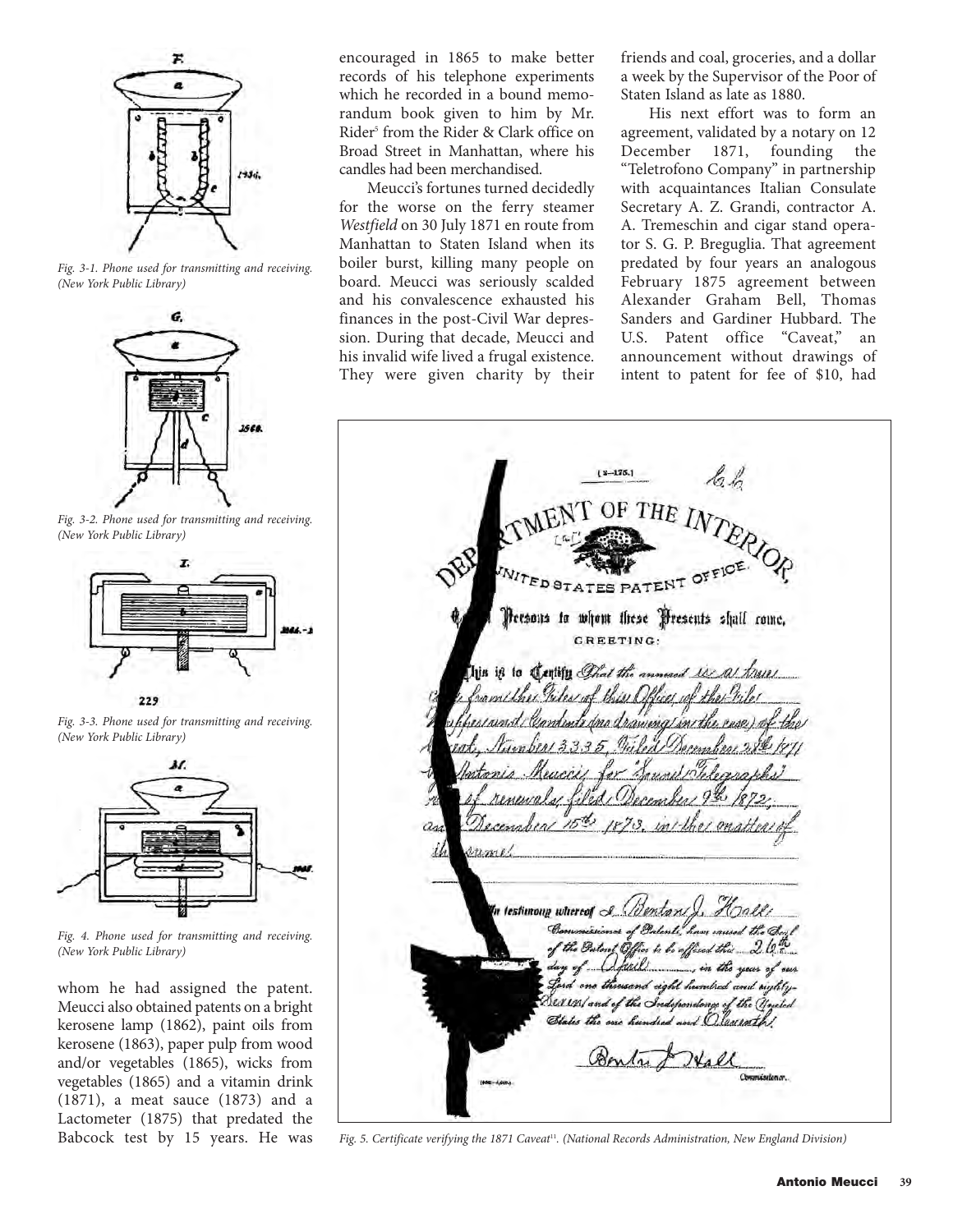become available in July 1870. On 28 December 1871, Meucci filed a one-year Caveat on his "Sound Telegraph," requiring a \$10 fee plus another \$10 for the lawyers' effort. A full patent including the attorney's fee and drawings would cost \$250 that his partners would not offer to Meucci. Figure 5 is a photocopy of an 1887 certificate testifying to the existence, date and number (3335) of that Caveat.<sup>7</sup> Figure 6 is an 1880's recreation of the 1859 Corradi drawing, $s$  the original of which could have been submitted with an 1871 patent application, were it to have been filed then. Figures 7-8 are photocopies of the first and last pages of the Caveat on display at the Garibaldi-Meucci Museum<sup>9</sup> possibly the "copy" referenced in the Certificate. Within the Caveat text, it is clear that Meucci had a clear vision of the system necessary for two-way vocal communication across considerable distances, including the need for quiet.

Since two of his partners left New York in less than a year, Meucci approached Edward B. Grant of the American District Telegraph Company in New York in 1872 with a request that his "teletrofono" be tested on that company's telegraph lines. Meucci explained that his July 1871 injuries had confined him to bed, near death at times, and that his wife sold most of his electrical instruments for money to pay medical expenses and for the necessities of life. Grant said that he would, in Meucci's words "put at my disposal the telegraph lines needed, provided I would bring in an exact explanation of the mode of operation of the affair, and some drawings, and also some instruments to speak."10 Meucci reproduced a pair of his "teletrofono" from left over parts and others that he could afford to buy and gave them to Grant, who did not seem to know the merit of these instruments.

Enter Western Union electricians Frank L. Pope and George Prescott, and Frank's brother, Henry Pope, a superintendent in the American District Telegraph Company which was a contractor to Western Union. What happened after 1872 is still a matter of speculation. Frank had the duty<sup>11</sup> "...to examine the novelty and utility of the various new inventions relating to telegraphy, which were constantly being presented to the officers of these companies (Western Union and the old Stock Telegraph Co.) for approval or adoption." George on the other hand "…had to act as a barrier to a flood of inventions brought to the company for attention."<sup>12</sup> Two years passed during which time nothing was reported to Meucci. In 1874, Meucci demanded "restitution of the descriptions and given designs,"14 to which Grant replied that he had mislaid them. Lacking even the \$10 to renew the Caveat, Meucci allowed it to lapse on 28 December 1874.

According to sworn depositions, it was not until 1877 that Henry brought "…some Bell instruments that were placed in the hands of the American District Telegraph Company for I don't know what purpose" to Frank's house for testing on a telegraph line between the brothers' homes. The instruments are said to have "…worked well, and they spent two or three hours talking."<sup>11,12</sup>

Alexander Graham Bell recalled in a 1922 National Geographic article<sup>13</sup> that in the 1860's, in addition to formal schooling in Scotland, he observed his father and grandfather in their physiological experiments on speech utterances and "vibrations" and in the teaching of deaf students to produce

## **H. Res. 269** *In the House of Representatives, U.S., June 11, 2002.*

Whereas Antonio Meucci, the great Italian inventor, had a career that was both extraordinary and tragic;

Whereas, upon immigrating to New York, Meucci continued to work with ceaseless vigor on a project he had begun in Havana, Cuba, an invention he later called the 'teletrofono', involving electronic communications;

Whereas Meucci set up a rudimentary communications link in his Staten Island home that connected the basement with the first floor, and later, when his wife began to suffer from crippling arthritis, he created a permanent link between his lab and his wife's second floor bedroom;

Whereas, having exhausted most of his life's savings in pursuing his work, Meucci was unable to commercialize his invention, though he demonstrated his invention in 1860 and had a description of it published in New York's Italian language newspaper;

Whereas Meucci never learned English well enough to navigate the complex American business community;

Whereas Meucci was unable to raise sufficient funds to pay his way through the patent application process, and thus had to settle for a caveat, a one year renewable notice of an impending patent, which was first filed on December 28, 1871;

Whereas Meucci later learned that the Western Union affiliate laboratory reportedly lost his working models, and Meucci, who at this point was living on public assistance, was unable to renew the caveat after 1874;

Whereas in March 1876, Alexander Graham Bell, who conducted experiments in the same laboratory where Meucci's materials had been stored, was granted a patent and was thereafter credited with inventing the telephone;

Whereas on January 13, 1887, the Government of the United States moved to annul the patent issued to Bell on the grounds of fraud and misrepresentation, a case that the Supreme Court found viable and remanded for trial;

Whereas Meucci died in October 1889, the Bell patent expired in January 1893, and the case was discontinued as moot without ever reaching the underlying issue of the true inventor of the telephone entitled to the patent; and

Whereas if Meucci had been able to pay the \$10 fee to maintain the caveat after 1874, no patent could have been issued to Bell: Now, therefore, be it

*Resolved,* That it is the sense of the House of Representatives that the life and achievements of Antonio Meucci should be recognized, and his work in the invention of the telephone should be acknowledged.

Attest: Clerk.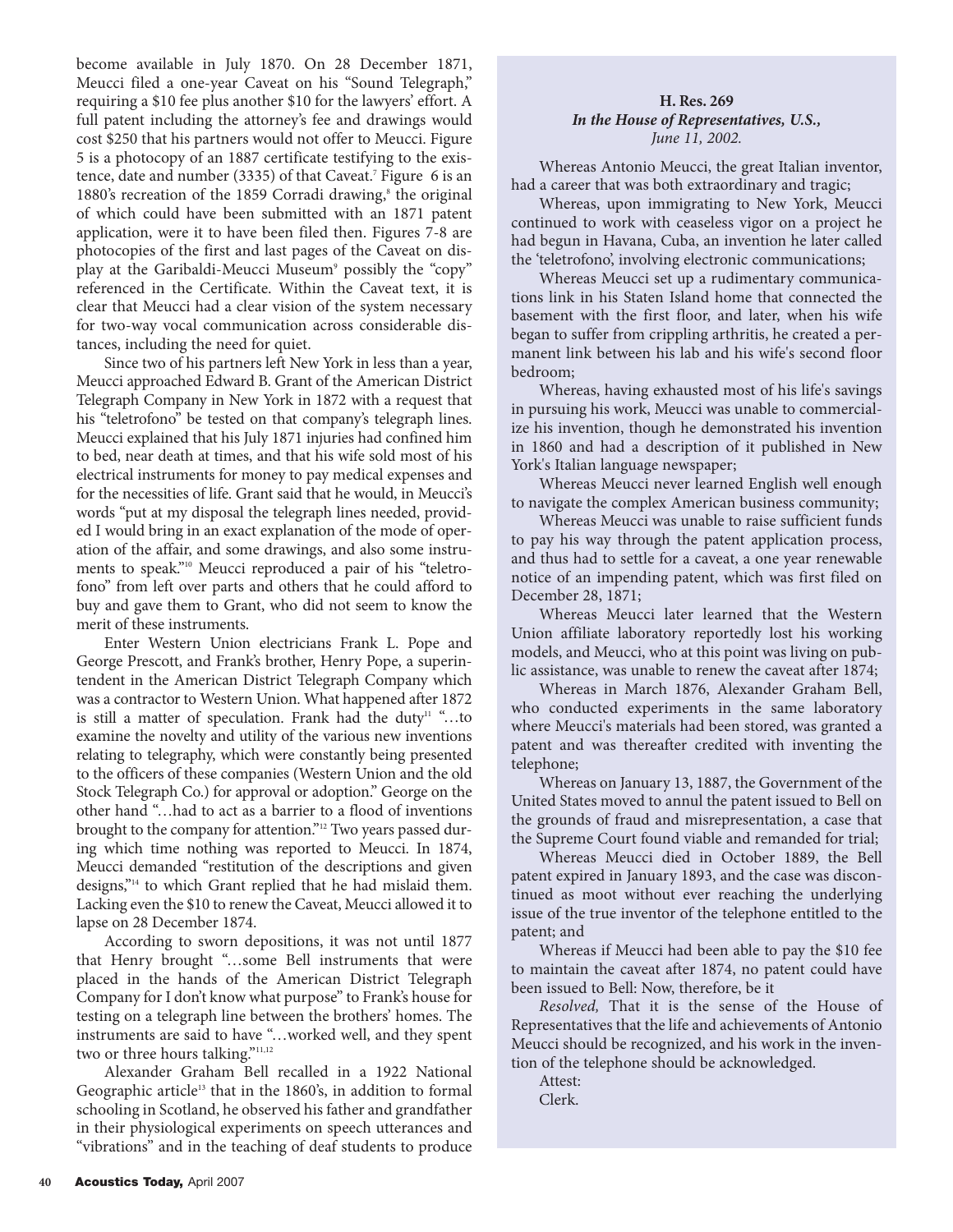

*Fig. 6. Corradi's 1883 recreation of the drawing that he furnished Meucci in 1858. (Garibaldi-Meucci Museum)*

sounds with their vocal organs. Bell became aware of Helmholtz's works on tone sounds with an electric tuning fork, and those of Wheatstone who had reconstructed a speaking machine suggested by Baron von Kempelen. Alexander and his brother, Melville, attempted to build the same device from artificial vocal cords driven by the wind chest of their parlor organ. Later they caused a dog to produce words by their manipulation of the dog's mouth and throat. In Scotland and in London, as of age 18 (circa 1864), Bell was unaware of electricity and magnetism. Then he immigrated to Boston, Massachusetts to eventually become a professor of vocal physiology at Boston University. While in America, Bell undertook the study of electricity.

Bell's quoted recollection of the foundation for his invention was only "my crude telephone of 1874–1876."13 Review of the facts now known of that time indicates that Bell's device would have been created while teaching at Boston University and despite urgings from his associates Messrs. Saunders and Hubbard that "multiple telegraphy" (transmission of several simultaneous telegraph messages over a single wire line) would have much greater monetary value. Bell had made it known in October 1874 of his intent to patent a telephone.14 Bell then used the New York facilities of Western Union in March, April and May 1875 for his telephone experiments. Bell was assisted by Henry Pope and George Prescott. In May1875 Bell announced the addition of variable resistance to his initial telephone conception. Bell signed his "Improvement in Telegraphy" patent application on 30 January 1876, which included "…causing electrical undulations, similar in form to the vibrations of air accompanying

said vocal or other sound…"

Both Elisha Gray, an inventor who was also working on a telephone with a liquid microphone invention unbeknownst to Bell, and Bell both filed applications on February 14, 1876. Gray's was for a Caveat, while Gardiner Hubbard's lawyers filed a patent on behalf of Bell. On March 7, 1876 Patent #174,465 was issued to Alexander Graham Bell for his "Improvement in Telegraphy," aimed at performing multiple message telegraphy. Here, an armature moving near the pole of a small electromagnet produced an undulating current. Bell also cited "…another mode…where motion to the armature (is) by the human voice or musical instrument" and a corresponding claim. On March 10, 1876 Bell demonstrated converting words into electrical current using the variableliquid resistance documented in a second patent.<sup>15</sup> His assistant, in an adjoining room in Boston, heard Bell say over the experimental device the soon-to-be-famous words: *"Mr. Watson, come here, I want to see you."*

After learning that Bell was granted the March 1876 patent on the transmission of voice over wires, Meucci demanded his priority in the matter. Technically this was possible on the basis of Meucci's 1871 Caveat, renewed for a total of three years through 28 December1874 while Bell, as he later declared under oath, had his first idea of the (electromagnetic) telephone the summer of 1874. Years later, Meucci's precedence would be based on the fact that Bell's patent did not constitute *"new and useful art… not before known or used in this country, and not patented or described in one whichever printed publication, in this or other countries, and that has not been publicly used or sold for more than two*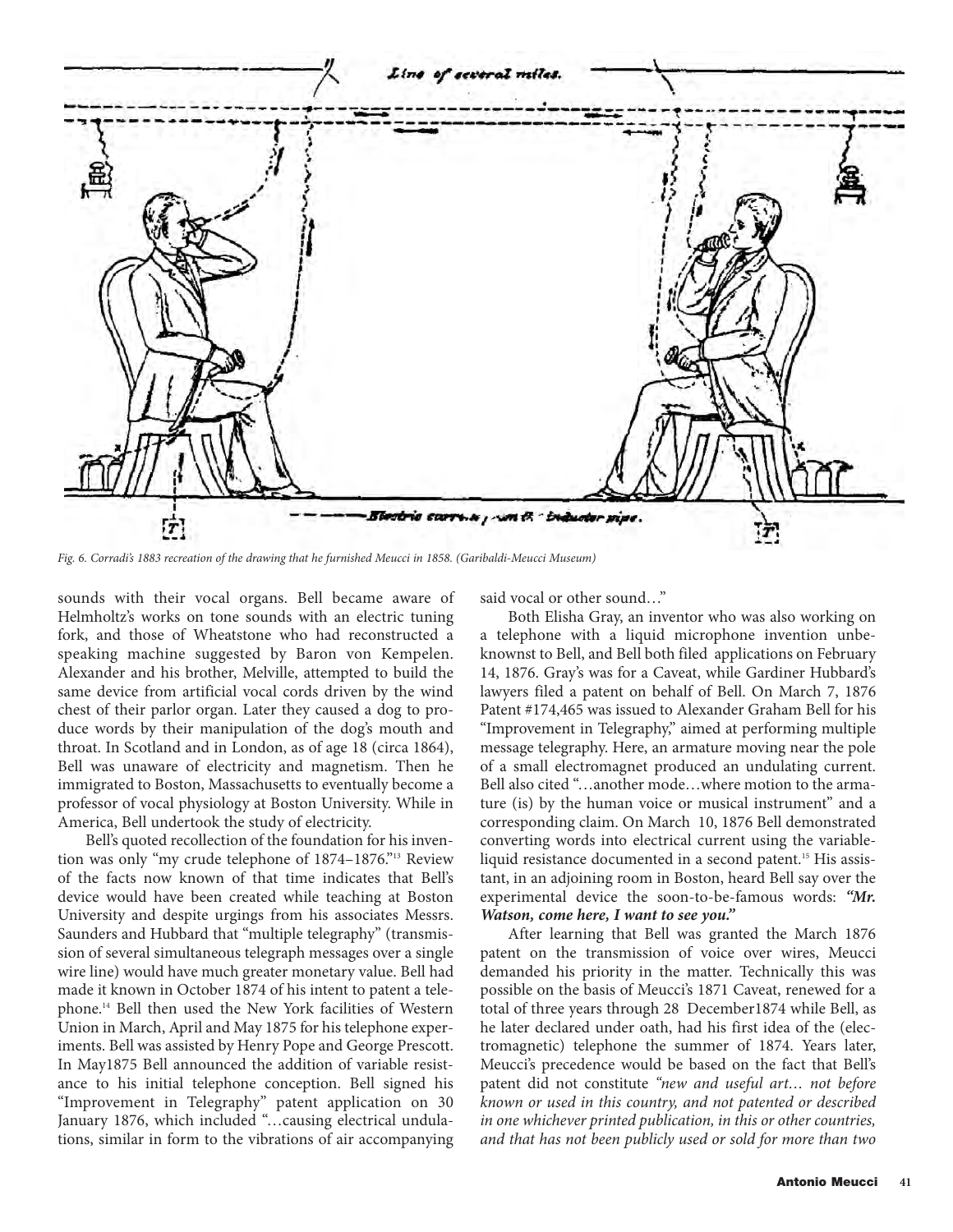#### *years from the date in question."*

On June 25, 1876, Alexander Graham Bell demonstrated his telephone at the Centennial Exposition in Philadelphia. The Bell Telephone Company was formed in 1877. On March 13, 1879, New England Telephone and Bell Telephone merged to become the National Bell Telephone Co. On April 17, 1880, National Bell reached a settlement with Western Union and became the American Bell Telephone Company. In March 1885 American Telephone and Telegraph (AT&T) was incorporated as a subsidiary of Bell Telephone to build and operate a long distance telephone network.

Meucci increased his efforts to capitalize on his rightful invention. After 1880, there were widespread complaints of poor service by the Bell Company. With the aid of Meucci, a syndicate was formed in 1883 and named the Globe Telephone Company. Globe "…(was) formed for the purpose of carrying on some part of its business out of the State of New York …and the names of the town and county in which the principal part of the business of said Company within this State is to be transacted are the City and County of New York." Using Meucci's inventions as the basis, Globe planned to build and sell Meucci telephones to that market as well as "…wire, switchboards, insulators, etc., at low rates." Globe apparently paid Meucci a salary of \$150/month until 1886.

Globe had by then obtained Meucci's rights and inven-

#### CAVEAT.

#### PETITION.

The petition of Antonio Meneci, of Clifton, in the County of Richmond and State of New York, respectfully represents :

That he has made certain improvements in Sound Telegraphs, and that he is now engaged in making experiments for the purpose of perfecting the same proparatory to applying for Letters Patent therefor.

He therefore prays that the subjoined description of his invention may be filed as a Cavent in the confidential archives of the Patent Office.

OATIL.

 $\mathbf{r}$ STATE OF NEW YORK.

 $\sim$   $\sim$ 

COUNTY OF RICHMOND, as,

ASTONIO METTET, the above named petitioner, being duly sworn, deposes and says that he verily believes himself to be the original and first inventor of the improvement in Sound Telegraphs described and claimed in the foregoing Specification; that he does not know and does not believe that the same was ever before known and used : and that I am a citizen of the United States.

#### ANTONIO MEUCCI.

ANTONIO MEUCCI.

Subscribed and sworn to before me, this twenty-third day of December, 1871.

JOSEPH DOYLES, Justice of the Pener.

The following is a description of the invention, sufficiently in detail for the purposes of this caveat.

I employ the well-known conducting effect of continuous metallic conductors as a medium for sound, and increases the effect by electrically insulating both the conductor and the parties who are communicating. It forms a Speaking Telegraph, without the necessity for any hollow tube.

I claim that a portion or the whole of the effect may also be realized by a corre-ponding arrangement with a metallic tabe.

tions. They secured evidence that they believed would convince (at the proper time) the highest court in the U.S. of the truthfulness of the statements made in a Complaint filed with the U.S. Justice Department by Globe late in 1885. That Complaint disputed the Bell patents on the basis that the Meucci Caveat filed five years prior to Bell had rendered the Bell Patents as worthless. The ensuing trial led to the Meucci deposition and exhibits supporting his prior discoveries and inventions. The case was heard in U.S. Federal Court during which affidavits by many people from Staten Island and New York attested to the existence of and experience speaking with the Meucci telephone instruments. Bell then sued Globe for infringement in the Southern District Court of New York, presided by Judge William James Wallace. The belabored testimony by Meucci was in Italian, translated to English, then frequently misinterpreted and challenged by the testimony of Charles R. Cross, a Professor-Engineer from the Massachusetts Institute of Technology. In the end, Judge Wallace ruled in favor of Bell, accepting Professor Cross's interpretations, declaring in his judgment brief that that Meucci's devices were little more than a toy "string telephone."

For the 1880's trials, exhaustive searches by all parties to find a copy of the Meucci telephone article in *L'Eco* and related information failed. In 1880 the Globe Company offered a \$100 reward for "all the numbers of the *Eco d'Italia* which speak of the telephone of Mr. Meucci from 1859 to 1862." In 1885, the private collection of *L'Eco* owned by Dr. John Citarotto of New Orleans was sold to the Bell Company for \$125. There were many issues missing from that 1857–1881 collection, especially those from 1859 to 1863. To this day, copies of *L'Eco d'Italia* from and including December 1860, all of 1861, 1862 and 1863 have not been found.

Details about Meucci emerged during the 1886 trial where the defendant, Globe Telephone Company, was being sued by Bell Telephone Company for patent infringement. A 214 page deposition by 77 year old Meucci contained a description of twelve of his 30-odd telephone devices created between 1849 and 1865 (Fig. 2-1 through Fig. 4). When asked at one point in cross-examination "What business did you undertake after you gave up the candle factory?" his answer was "Nothing; what I have done all my life—experiments." (It was within these and other obscure but detailed records in clear Italian and English, including an English translation of his memorandum book for another trial,<sup>3</sup> where conclusive proof that Meucci had priority in the invention of the telephone was discovered.)

There followed over several years a series of complaints by Meucci *et al*. against Bell, and demurs by the U.S. Government,<sup>16</sup> ending with case abandonment in 1897; it had by then become "moot" since Bell's questioned 1876 patent would expire in 1893. Antonio died in October 18, 1889 on Staten Island.

Overall, the U.S. Government actions in response to Meucci's claims were: March 1886–Bill of complaints in Southern Ohio; December 1886–Ohio Case dismissed; January 1887–Bill of Complaints filed in Massachusetts; Judges sustain demurer by Bell lawyers; November 1887–Government appeals to Supreme Court; November, 1888–Supreme Court reverses verdict, rejects demurer and remands the case for trial; *Fig. 7. First text page of the 1871 Caveat. (Garibaldi-Meucci Museum)*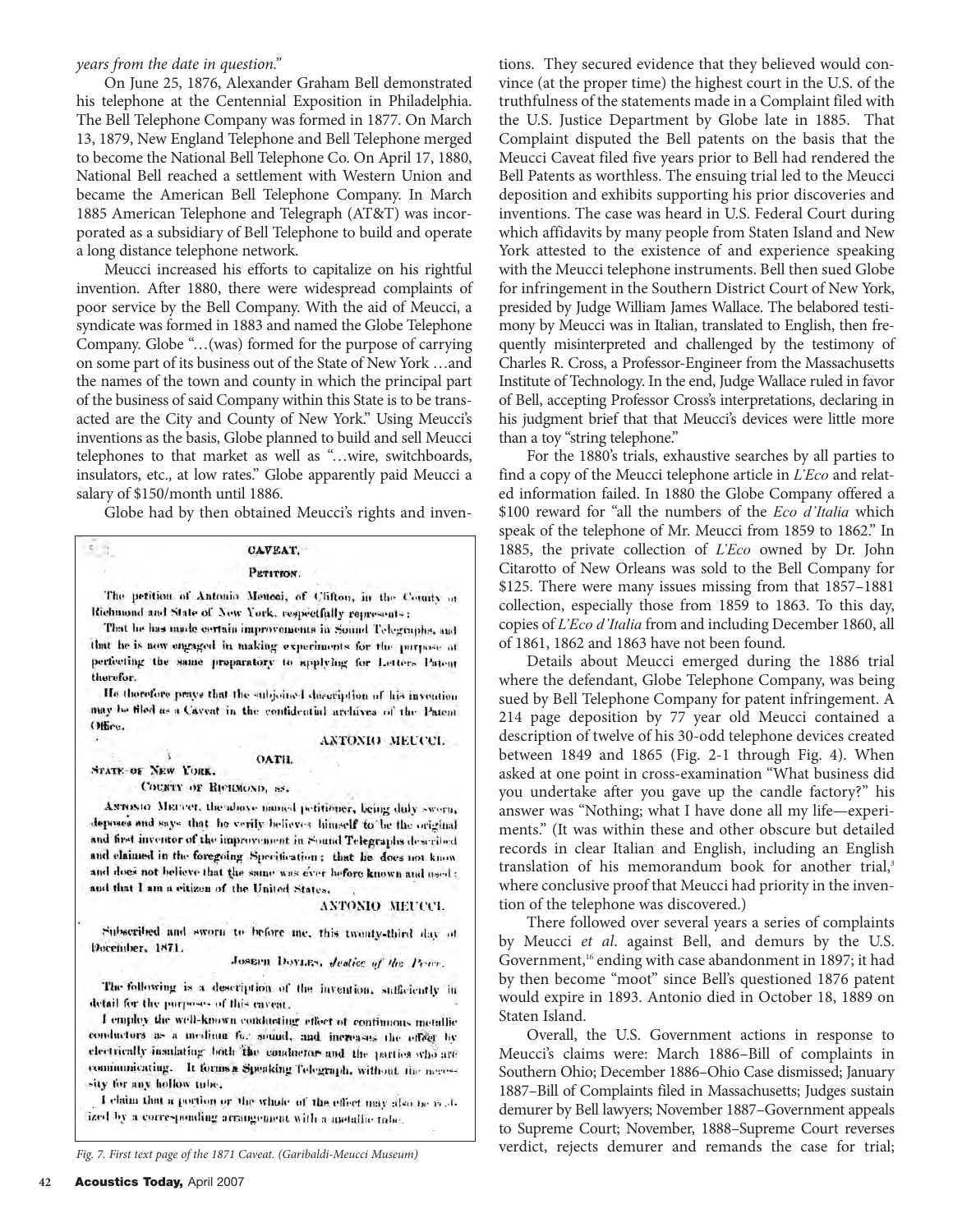### **DEFENIONTS' EXHIBIT**

fact I may say must be, metallic, and be so conditioned as to be good conductors of electricity.

I claim as my invention, and desire to have considered as such, for all the purposes of this Caveat.

The new invention herein set forth in all its details, combinations and sub-combinations

And more especially I claim

First. A continuous sound conductor electrically insulated.

Second. The same adapted for telegraphing by sound or for conversation between distant parties electrically insulated.

Third. The employment of a sound conductor, which is also an electrical conductor, as a means of communication by sound between distant points.

Fourth. The same in combination with provisions for electrically insulating the sending and receiving parties.

Fifth. The monthpiece or speaking utensil in combination with an electrically insulating conductor.

Sixth. The ear utensils or receiving vessels adapted to apply. upon the ears in combination with an electrically insulating sound conductor.

Seventh. The entire system, comprising the electrical and sound conductor, insulated and furnished with a mouthpiece and ear pieces. at each end, adapted to serve as specified.

In testimony whereof. I have hereunto set my mane in presence of two subscribing witnesses.

ANTONIO MEUCCL

Witnesses: SHIRLEY MCANDREW. **FRED'K HARPER.** 

Endorsed: Patent Dec. 28, 1871. Office.

*Fig. 8. Last text page of the 1871 Caveat. (Garibaldi-Meucci Museum)*

November 1897–The U.S. Supreme Court trial was closed by consent as moot. In all, some 18,000 pages of testimony and information–never formally published–resulted from these trials which were held over a 12-year period. Neither Bell nor the Bell Telephone Company ever won any of these trials. Much of this information is still available in major libraries throughout the U.S.  $7,8$ 

In H. A. Frederick's paper on microphone development that was published in the *Journal of the Acoustical Society of America* in 1931, <sup>17</sup> Meucci was not mentioned along with the 19th century works of Reiss, Dolbear, Blake, Drawbaugh and others because Meucci never developed a variable resistance transmitter, later called a "microphone." It was not until 1933 that Guglielmo Marconi, "Father of the Radio," in celebrating contributions to communications at the World exhibition in Chicago, displayed models of Meucci's 1857 and 1867 earpiece-transmitters.<sup>5</sup> These were constructed like illustrations in Figs. 2-2 and 2-4, but with a handle. Marconi had commissioned the Galileo Workshops in Florence, Italy to construct four telephone pairs from Meucci's notes and sketches (Fig. 9). One pair remained at the Museum of Science and Industry in Chicago, another in the National Science Museum in Milan, Italy, a third in the SIRTI Telecommunications Museum. Photographs of a pair of these handsets as well as models of earlier Meucci instruments and a rare copy of the famous Caveat are on exhibit at the Garibaldi-Meucci Museum.

Giovanni Schiavo published research on these matters in his 1958 book<sup>1</sup> on Antonio Meucci. In 1998, an Italian telecommunications engineer Basilio Catania,<sup>8, 18</sup> noticed a newspaper article about Antonio Meucci that claimed that he invented a "Sound Telegraph" before 1870. He found articles about Meucci in his company's library, and more unpublished information about Meucci in libraries in Florence and Rome. Catania began serious research about Meucci upon his retirement in 1990 through a grant from his employer and visited Havana, Washington, Staten Island, and Bayonne, New Jersey. He found historical trial documents at the U.S. National archives and New York and New England archives. It was not until 1994 that he identified convincing evidence of Meucci's inventive priorities in a 1885 translation of Meucci's laboratory memorandum book by Michael Lemmi,<sup>6</sup> a New York attorney and acquaintance of Meucci.

Most convincing was a sketch created by Meucci about his telephone test wiring in 1862 that showed a large wire coil midway along a long transmission line. Meucci had testified that this coil made long distance voice reproduction stronger and clearer.<sup>19</sup> This phenomenon, inductive loading, was rediscovered by Pupin some 30 years later; 18 years after the 1883 trial. In all, there were four noteworthy discoveries or observations by Meucci: (1) That inductive loading of long transmission lines will "increase the strength and clearness of the voice" Memorandum Book page 35, 1870 (patented by Pupin in 1900), (2) That thicker wires and preferably multiple copper wires wrapped in cotton or paper for insulation were needed to transmit the voice more clearly (realized today as the measure required to counteract the rise in wire resistance to high frequency currents via the "skin effect") and to obtain a distance of about one mile,<sup>19</sup> Memorandum Book, August 1870; (3) There is need for quiet isolation when listening to the transmitted voice; (4) That an anti-side tone circuit is feasible, where a talker does not have to listen to his own voice, and is represented by the second and separate transmission wire in Corradi's drawing, Fig. 6. Discoveries 2 and 3 above were quoted in his 1871 Caveat. Discovery 3 is linked to the hidden benefit of the telephone; that confidential privacy is assured since no one else can see or hear the messages transmitted; an advantage overlooked by most or all 1860-1875 financial backers.

Catania presented a lecture on Meucci at New York University in 2000.<sup>20</sup> Peter Vallone, then Speaker of the New York City Council, learned of this lecture and introduced City Council resolution No. 1556, to recognize the priority of Meucci's invention of the telephone that passed unanimously. Representative Eliot Engel, from New York then introduced U.S. House Resolution No. 269 to acknowledge Meucci as the true inventor of the telephone. On June 11, 2002, Jo Ann Davis of Virginia moved to suspend the house rules and agree to Resolution 269. After commemorating statements of several other representatives, H269 was passed with a two-thirds majority.<sup>21</sup>

In Catania's words "This Florentine takes his place

## $\overline{1}$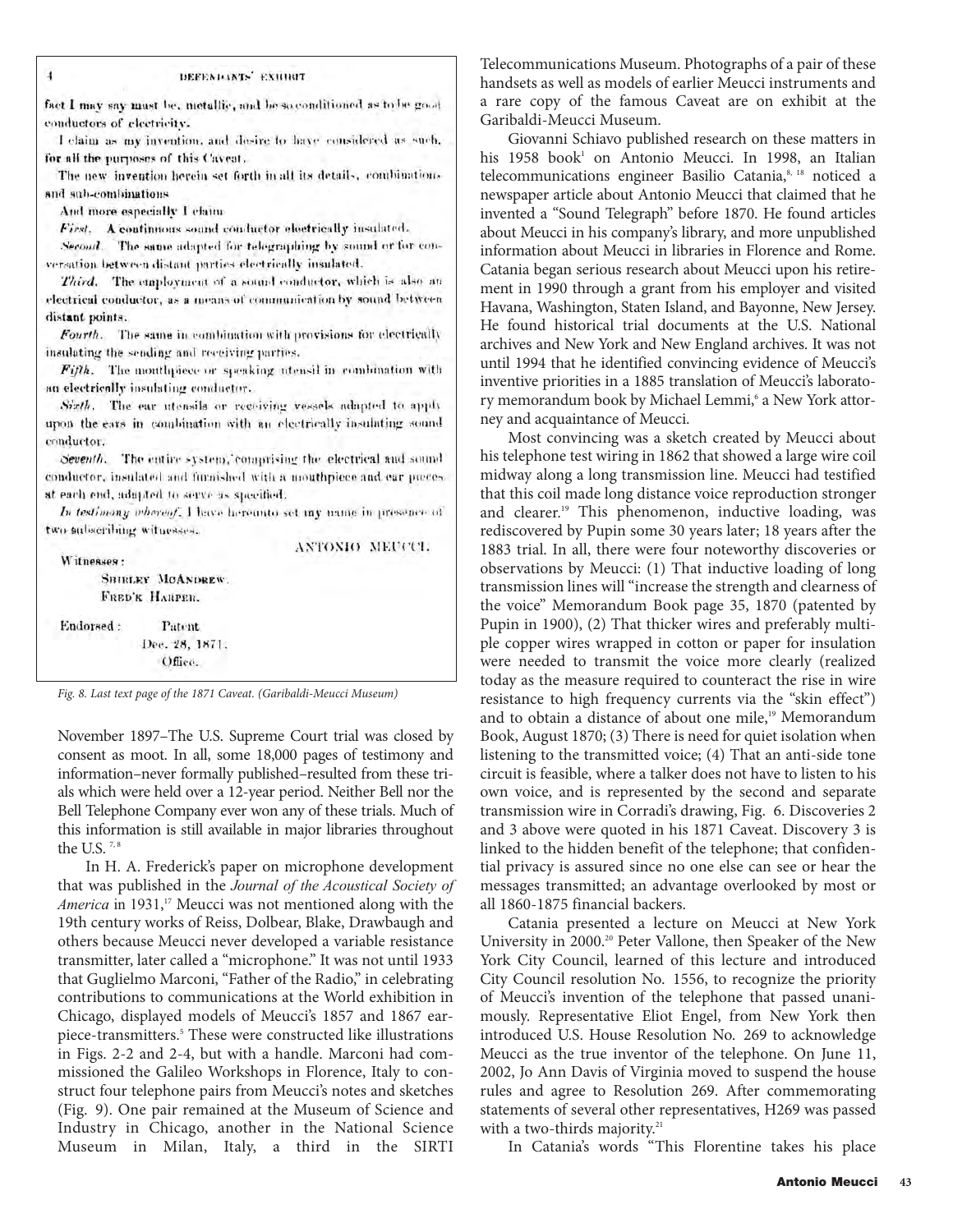

*Fig. 9. Marconi's reconstruction of Meucci's 1857–67 Telephone. (Photo by Maurizio Ghisellini for Basilio Cantania in the early 1990's).*

among others such as Dante, Michaelangelo, Galileo, Lorenzo Ghiberti and Machiavelli." In Jo Ann Davis's words; "Meucci should be remembered with other innovators, like Edison, the Wright Brothers, and Marconi whose vision and tenacity changed our lives for the better."**AT**

## **Endnotes:**

Figure 1 is a photo of Antonio Meucci by L. Alman. The orginal is in the Museo del Risorgimento, Milan, Italy.

Since the initial phono-electric effect was first discovered in Havana by accident in 1849, Cuban authorities can claim Havana to be the birthplace of telephony.



In 1881, after the cottage lot was sold to a brewery that had already bought the adjacent lots, the cottage was moved to the easterly side of Forest Street, keeping its orientation unchanged. Later, around 1905 it was moved again to its present location at the corner of Chestnut Avenue and Tompkins Street.<sup>24</sup> The Order of the Sons of Italy in America now maintains the Garibaldi-Meucci Museum at 420 Tompkins Street, Staten Island, NY 10305. See http://www.garibaldimeuccimuseum.org/.

A detailed obituary of Antonio Meucci was published in the *Baltimore Sun* on 19 October 1889.

American historian-writer Giovanni Schiavo<sup>1</sup> documented Meucci's life in 1958. Basilio Catania, a retired Italian telecommunications engineer, performed in-depth research<sup>18, 23</sup> from 1989 to 2002, on Meucci's works. Details from the works of both these authors were used as the foundation of this article.

A few copies of Schiavo's book on Meucci might be found for sale on the internet. Schiavo's collected works as well as a collection on Meucci may be found at the American Italian Museum and Research Library in New Orleans (www.airf.org).

Catania has available a  $CD^{18}$  with all his data, document copies and his presentations in English, Italian and Spanish. He has also published a fascinating biography of Antonio Meucci in three phases; Florence, Havana, and New York with comments on the scientific knowledge and social conditions of those times.<sup>24</sup>

## **References for further reading:**

- 1 Giovanni Schiavo, *Antonio Meucci, Inventor of the telephone,* (The Vigo Press, New York, 1958).
- 2 Deposition of *Antonio Meucci*, rendered Dec. 7, 1885–Jan. 13, 1886, National Archives and Records Administration, Northeast Region, New York, NY. Records of the U.S. Circuit Court for the Southern District of New York. The American Bell Telephone Co. *et al.* vs. The Globe Telephone Co. *et al*. Also "Deposition of Antonio Meucci," New York Public Library (Annex), Answers 14–17 and Meucci deposition of 11 September 1886, answers 626–630.
- 3 Affidavit of *Antonio Meucci*, sworn Oct. 9, 1885, National Archives and Records Administration, Northeast Region, New York, NY. Records of the US Circuit Court for the Southern District of New York. The American Bell Telephone Co. *et al.* vs. The Globe Telephone Co. *et al.* Deposition of Antonio Meucci, Defendant's Exhibit No. 120. Also "Deposition of Antonio Meucci," New York Public Library (Annex), Part 2, pp. 10–32.
- 4 Basilio Catania, www.comunicazioni.it, extract from a 26 December 1859 letter to Garibaldi from Meucci, computer translation into English.
- 5 B. Catania, *"Antonio Meucci's 'Teletrofono'—The True Story Behind the Invention of the Telephone,"* Accenti, The Canadian Magazine with an Italian Accent **1**(3), 16–28 (July–August 2003). Also reproduced in "Puglia Review" (Canada) V(4), Winter 2003; Vol. VI(2), 6–8, 17, 30–32 (Summer 2004). See also Ref. 2, 11 September 1886 deposition answer #3.
- 6 Affidavit of *Michael Lemmi* (Translation of Meucci's *Memorandum book*), sworn Sept. 28, 1885, National Archives and Records Administration, College Park, MD–RG60, Year Files Enclosures 1885–6921, Box 10, Folder 1, 230/3/46/6 (originally filed at the Interior Department file 4513–1885, Enclosure 2).
- 7 A. Meucci, *Sound Telegraph*, U.S. Pat. Off. Caveat No. 3335, filed Dec. 28, 1871; renewed Dec. 9, 1872; Dec. 15, 1873. File wrapper kept at the National Archives and Records Administration, College